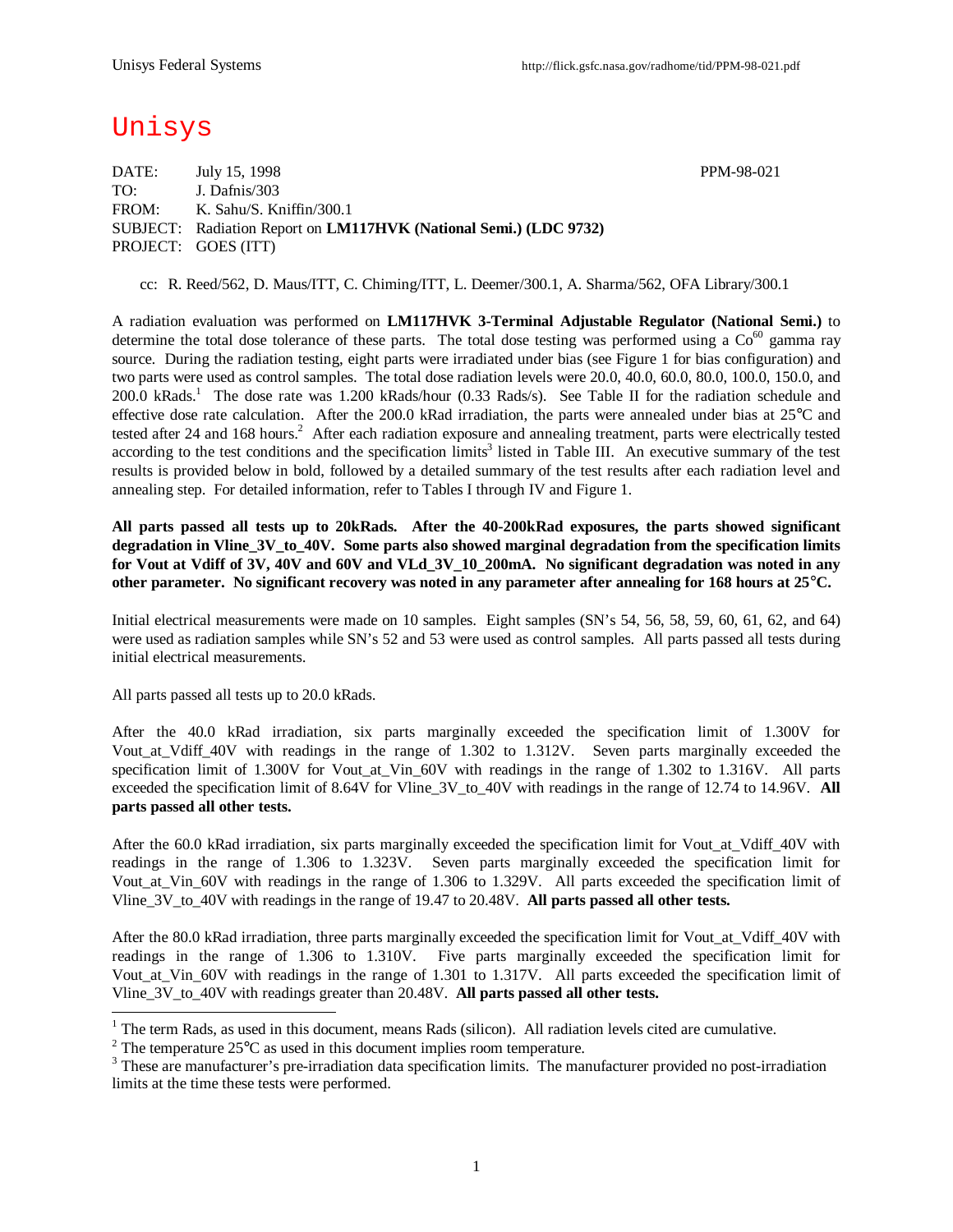After the 100.0 kRad irradiation, there was a test equipment malfunction and all parts were not completely tested at this level. Two parts fell below the specification limit for Vout at Vdiff 40V with readings of 1.192 and 1.185V. All parts exceeded the specification limit of Vline\_3V\_to\_40V with readings greater than 20.48V. **All parts passed all other tests.**

After the 150.0 kRad irradiation, all parts fell below the specification limit of 1.200V for Vout at Vdiff 3V with readings in the range of 1.096 to 1.178V. Six parts fell below the specification limit of 1.200V for Vout at Vdiff 40V with readings in the range of 1.175 to 1.194V. Four parts fell marginally below the specification limit for Vout at Vin 60V with readings in the range of 1.185 to 1.194V. All parts exceeded the specification limit of Vline\_3V\_to\_40V with readings greater than 20.48V. Seven parts fell below the specification limit of -15mV for VLd\_3V\_10\_to\_200mA with readings in the range of -141 to -220mV. **All parts passed all other tests.**

After the 200.0 kRad irradiation, all parts fell below the specification limit for Vout\_at\_Vdiff\_3V with readings in the range of 0.907 to 1.130V. All parts fell below the specification limit for Vout\_at\_Vdiff\_40V with readings in the range of 1.150 to 1.175V. All parts fell marginally below the specification limit for Vout\_at\_Vin\_60V with readings in the range of 1.162 to 1.185V. All parts exceeded the specification limit of Vline 3V to 40V with readings greater than 20.48V. All parts fell below the specification limit for VLd\_3V\_10\_to\_200mA with readings in the range of -149 to -249mV. **All parts passed all other tests.**

After annealing the parts for 24 and 168 hours at 25°C, the parts showed no significant recovery in any parameter except VLd\_3V\_10\_to\_200mA with all parts passing this test.

Table IV provides a summary of the test results with the mean and standard deviation values for each parameter after each irradiation exposure and annealing step.

Any further details about this evaluation can be obtained upon request. If you have any questions, please call us at (301) 731-8954.

#### \_\_\_\_\_\_\_\_\_\_\_\_\_\_\_\_\_\_\_\_\_\_\_\_\_\_\_\_\_\_\_\_\_\_\_\_\_\_\_\_\_\_\_\_\_\_\_\_\_\_\_\_\_\_\_\_\_\_\_\_\_\_\_\_\_\_\_\_\_\_\_\_\_\_\_\_\_\_\_\_\_\_\_\_\_\_\_\_\_\_\_\_ ADVISORY ON THE USE OF THIS DOCUMENT

The information contained in this document has been developed solely for the purpose of providing general guidance to employees of the Goddard Space Flight Center (GSFC). This document may be distributed outside GSFC only as a courtesy to other government agencies and contractors. Any distribution of this document, or application or use of the information contained herein, is expressly conditional upon, and is subject to, the following understandings and limitations:

(a) The information was developed for general guidance only and is subject to change at any time;

(b) The information was developed under unique GSFC laboratory conditions which may differ substantially from outside conditions;

(c) GSFC does not warrant the accuracy of the information when applied or used under other than unique GSFC laboratory conditions;

(d) The information should not be construed as a representation of product performance by either GSFC or the manufacturer;

(e) Neither the United States government nor any person acting on behalf of the United States government assumes any liability resulting from the application or use of the information.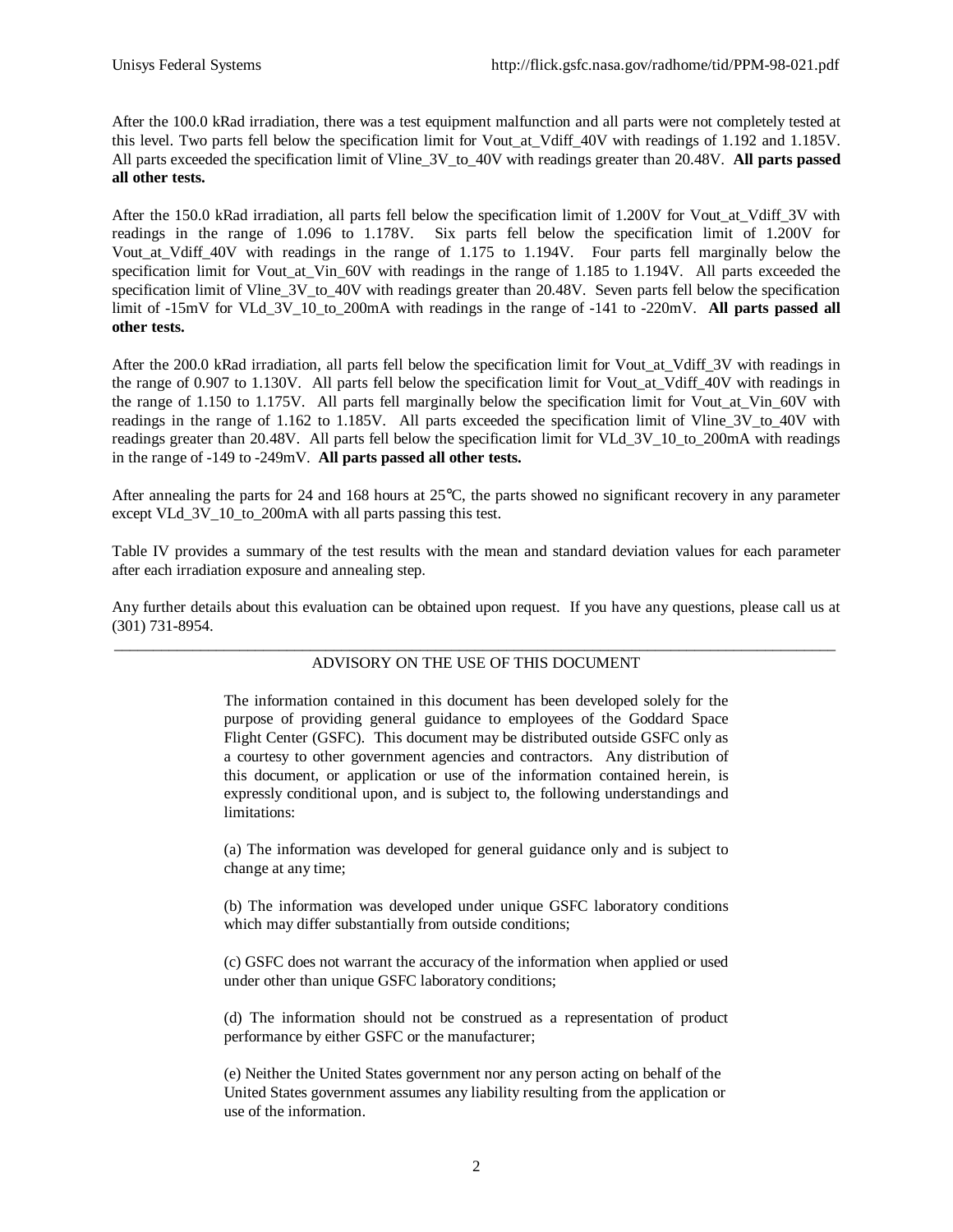## Figure 1. Radiation Bias Circuit for LM117HVK



Notes:

- 1.  $R_1 = 150Ω ± 5%$ , 1/2W.
- 2.  $R_2 = 2.7k\Omega \pm 5\%, \frac{1}{2}W$ .
- 3.  $V_{CC} = 50.0V \pm 0.5V$ .
- 4. Check  $V_{\text{OUT}} \approx 24.0 V$ .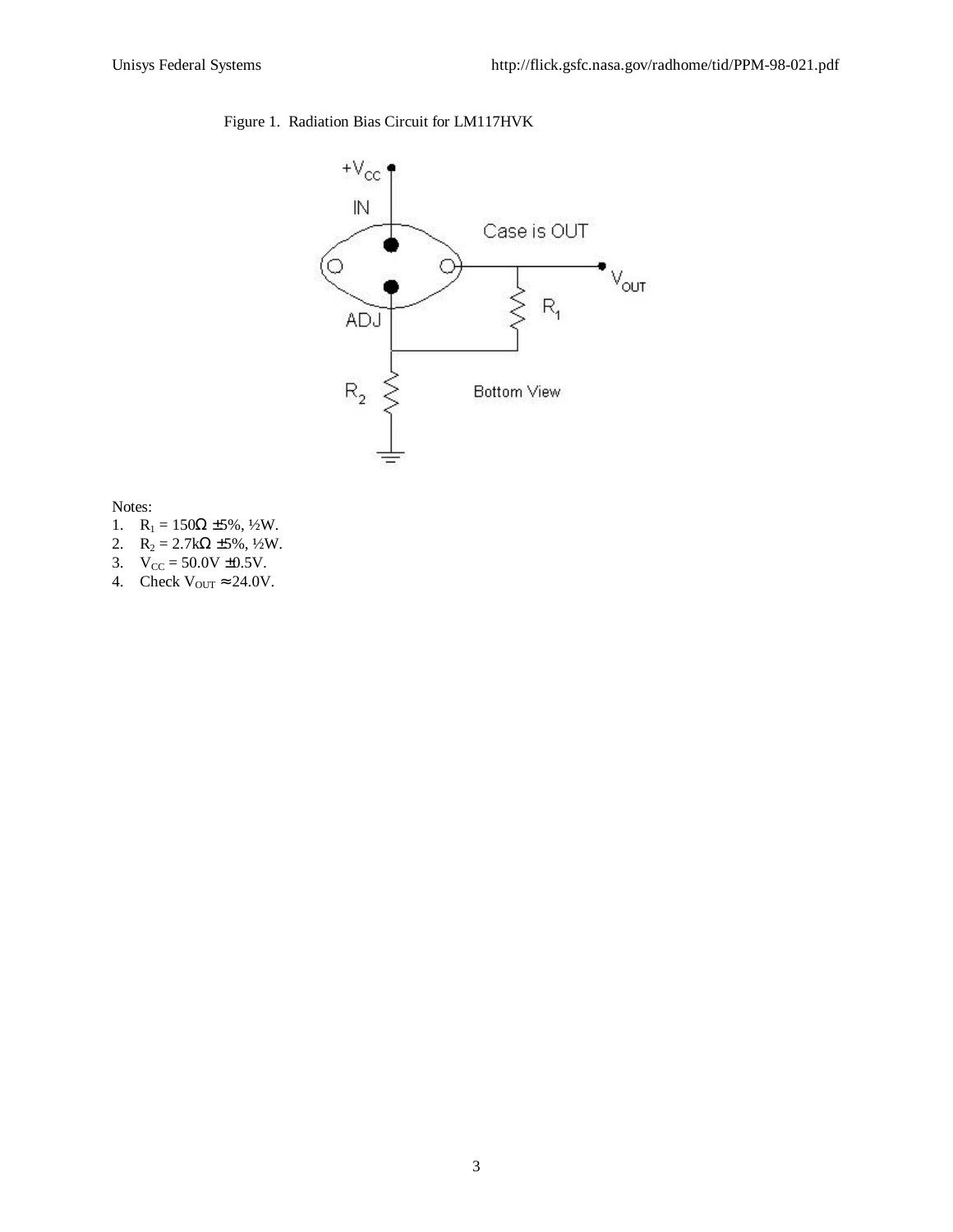| Generic Part Number:                 | LM117HVK                           |
|--------------------------------------|------------------------------------|
| GOES (ITT) Part Number               | LM117HVK                           |
| Charge Number:                       | C80709/C80825                      |
| Manufacturer:                        | National Semi.                     |
| Lot Date Code (LDC):                 | 9732                               |
| <b>Quantity Tested:</b>              | 10                                 |
| Serial Number of Control Samples:    | 52, 53                             |
| Serial Numbers of Radiation Samples: | 54, 56, 58, 59, 60, 61, 62, and 64 |
| Part Function:                       | 3-Terminal Adjustable Regulator    |
| Part Technology:                     | Bipolar                            |
| Package Style:                       | TO-3 Can                           |
| Test Equipment:                      | A540                               |
| Test Engineer:                       | S. Archer-Davies                   |

### TABLE I. Part Information

• The manufacturer for this part guaranteed no radiation tolerance/hardness.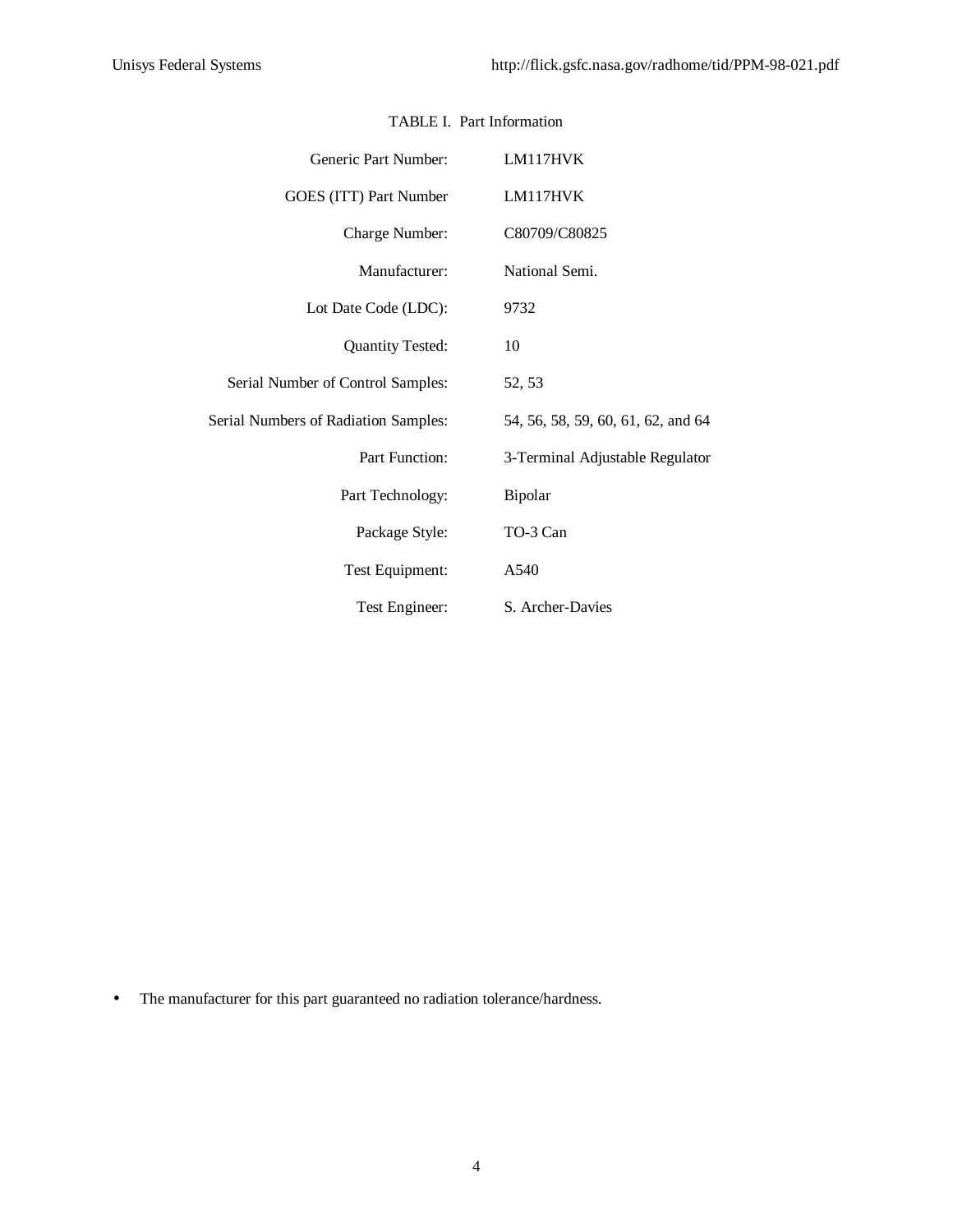| TABLE II. Radiation Schedule for LM117HVK                                                                                                                                                         |  |
|---------------------------------------------------------------------------------------------------------------------------------------------------------------------------------------------------|--|
|                                                                                                                                                                                                   |  |
|                                                                                                                                                                                                   |  |
|                                                                                                                                                                                                   |  |
|                                                                                                                                                                                                   |  |
|                                                                                                                                                                                                   |  |
|                                                                                                                                                                                                   |  |
|                                                                                                                                                                                                   |  |
|                                                                                                                                                                                                   |  |
|                                                                                                                                                                                                   |  |
|                                                                                                                                                                                                   |  |
|                                                                                                                                                                                                   |  |
| Effective Dose Rate = 200,000 RADS/14 DAYS=595.2 RADS/HOUR=0.16 RADS/SEC<br>The effective dose rate is lower than that of the individual rediation steps as it takes into account the weekend and |  |

The effective dose rate is lower than that of the individual radiation steps as it takes into account the weekend and the extended step.

\* The step was extended due to the weekend.

PARTS WERE IRRADIATED AND ANNEALED UNDER BIAS, SEE FIGURE 1.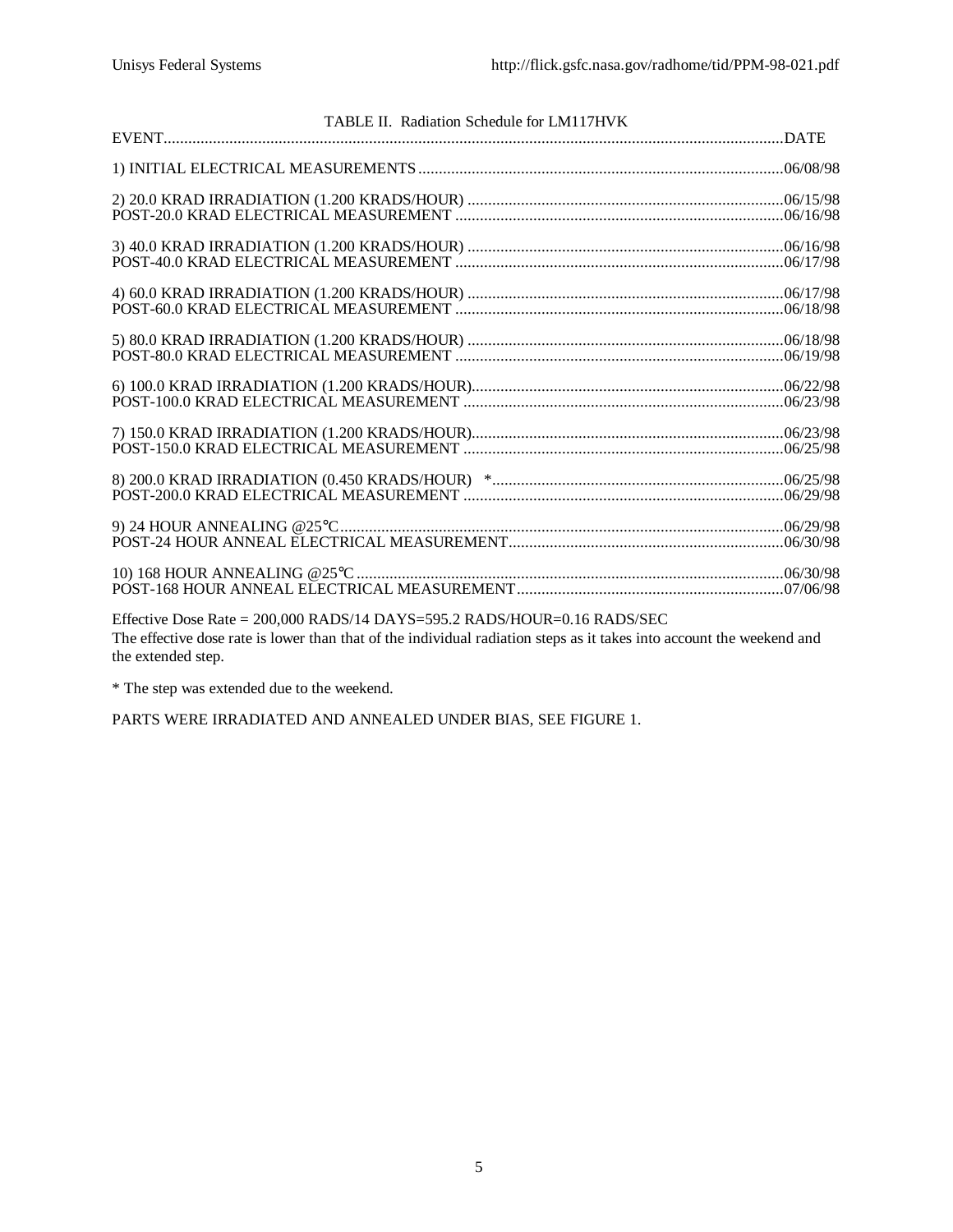| <b>Test</b>    |                           |                                                                                                                                  | Spec.   | Lim.       |
|----------------|---------------------------|----------------------------------------------------------------------------------------------------------------------------------|---------|------------|
| #              | Parameter /2              | <b>Units Test Conditions</b>                                                                                                     | min     | max        |
| 1              | $IO$ $3V$                 | $mAV_{IN} - V_{OIT} = 3V$                                                                                                        | $-5.0$  | 5.0        |
| $\overline{2}$ | $IQ_40V$                  | $mA$ $V_{IN}$ - $V_{OUT}$ = 40V                                                                                                  | $-5.0$  | 5.0        |
| 3              | $IQ_60V$                  | $mA$ $V_{IN}$ - $V_{OUT}$ = 60V                                                                                                  | $-8.2$  | 8.2        |
| $\overline{4}$ | <b>IADJ 3V</b>            | $mN_{\text{IN}}$ - $V_{\text{OUT}}$ = 3V                                                                                         | $-100$  | 100        |
| 5              | IADJ 40V                  | $mN_{\text{IN}} - V_{\text{OUT}} = 40V$                                                                                          | $-100$  | <b>100</b> |
| 6              | Delta IADJ 1              | m   10m A $\mathbf{E}$ I <sub>L</sub> $\mathbf{E}$ I <sub>MAX</sub> , 3V $\mathbf{E}$ (V <sub>IN</sub> - V <sub>OUT</sub> ) £60V | $-5.0$  | 5.0        |
| $\overline{7}$ | Vout_at_Vdiff_3V          | $V V_{\text{DIFF}} = 3V$                                                                                                         | 1.200   | 1.300      |
| 8              | Vout_at_Vdiff_40V         | $VNIFF = 40V$                                                                                                                    | 1.200   | 1.300      |
| 9              | Vout at Vin 60V           | $V V_{IN} = 60V$                                                                                                                 | 1.200   | 1.300      |
| 10             | VLine 3V to 40V           | $mV$  3V £(V <sub>IN</sub> -V <sub>OUT</sub> ) £40V, I <sub>L</sub> = 10mA                                                       | $-8.64$ | 8.644      |
| 11             | <b>VLine_40V_to_58.8V</b> | mV 40V $\mathbf{\mathfrak{L}}(V_{IN} - V_{OUT}) \mathbf{\mathfrak{L}}$ 58.8V, $I_L = 10mA$                                       | $-25$   | 25         |
| 12             | VLd_3V_10_to_200mA        | $mV V_{IN} - V_{OUT} = 3V$ , 10mA £I <sub>L</sub> £200mA                                                                         | $-15$   | 15         |
| 13             | VLd 40V 10 to 100mA       | $mV V_{IN} - V_{OUT} = 40V$ , 10mA £I <sub>L</sub> £100mA                                                                        | $-15$   | 15         |
| 14             | VLd 40V 10 to 150mA       | $mV V_{IN} - V_{OUT} = 40V$ , 10mA £I <sub>L</sub> £150mA                                                                        | $-15$   | 15         |

#### Table III. Electrical Characteristics of LM117HVK /1

Notes:

1/ These are the manufacturer's non-irradiated data sheet specification limits. The manufacturer provided no postirradiation limits at the time the tests were performed.

2/ For all tests,  $V_{IN} - V_{OUT} = 5V$ ,  $I_{OUT} = 0.1A$ , except where otherwise noted.